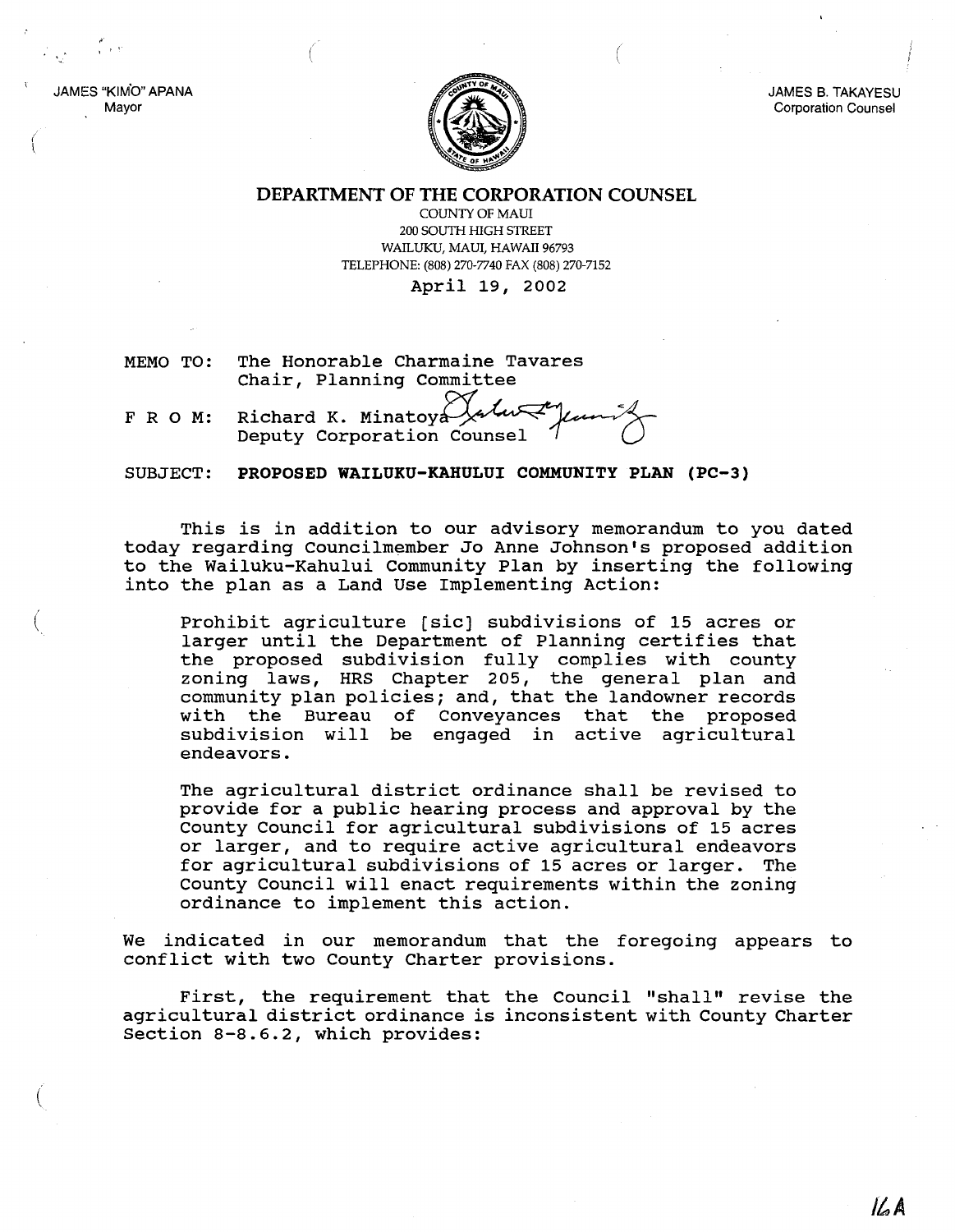The Honorable Charmaine Tavares April 19, 2002 Page 2

> **section 8-8.6. Adoption of General Plan and other Land Use Ordinances.**

\* \* \*

(

<sup>I</sup> r"

(

2. Any revisions of the general plan, zoning ordinance or other land use ordinance may be proposed by the council and shall be reviewed by the appropriate planning commission as if prepared by the planning<br>director. Any such revision shall be referred to the Any such revision shall be referred to the<br>planning commission by resolution. If the appropriate planning commission by resolution. planning commission disapproves the proposed revision or recommends a modification thereof, not accepted by the council, or fails to make its report within <sup>a</sup> period of the hundred twenty (120) days after receipt of the end nanarod ewoney (120) days drear recerps of the revision, but only by the affirmative vote of at least two-thirds of the council's entire membership.

(Emphases added). This charter provision establishes a specific procedure for the review and enactment of any revisions of the zoning ordinance or other land use ordinances proposed by the council.

.The language proposed for inclusion in the Wailuku-Kahului Community Plan would appear to mandate that the County Council enact specific revisions to the agricultural district ordinance (i.e., <sup>a</sup> zoning ordinance) prior to complying with the established Charter procedure for revisions of this nature.

Second, and more significantly, the proposal also mandates that the County Council revise the zoning ordinance to authorize the Council, rather than the Director of Public Works and Waste Management, to approve agricultural subdivisions that are 15 acres or larger. This provision is contrary to County Charter section 8- 5.3.2, which provides:

**section 8-5.3. Powers, Duties and Functions.** The director of public works and waste management shall:

\* \* \*

2. Approve proposed subdivision plans which are in conformity with the subdivision ordinance.

\* \* \* \*

(Emphasis added). Thus, under the existing County Charter, the Director of Public Works and Waste Management has been granted the sole authority to approve proposed subdivision plans. The sole authority to approve proposed subdivision plans.